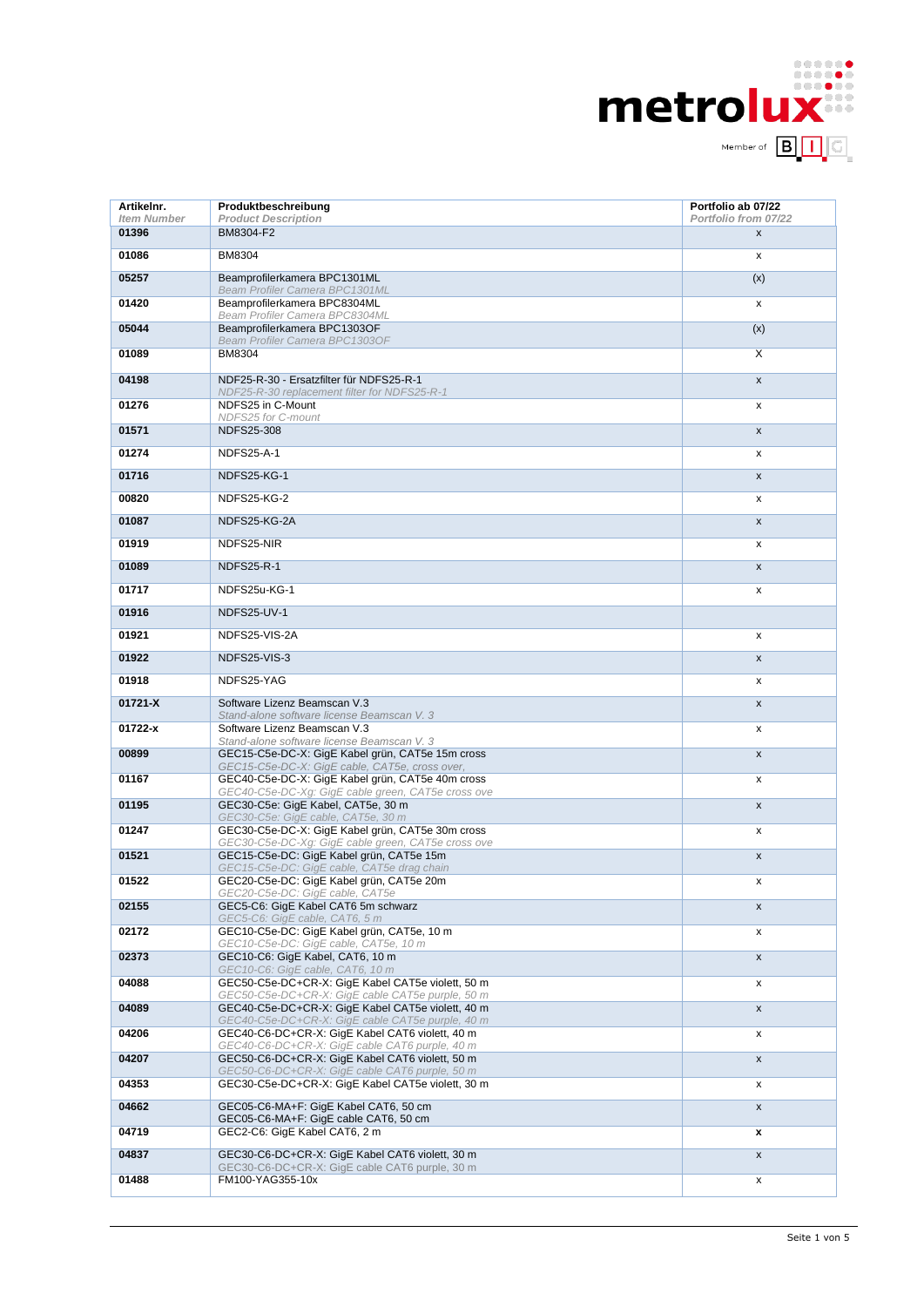| <b>metrolux</b> |                          |  | . |
|-----------------|--------------------------|--|---|
|                 | Member of <b>B</b>     G |  |   |

| Artikelnr.                  | Produktbeschreibung                                                                               | Portfolio ab 07/22        |
|-----------------------------|---------------------------------------------------------------------------------------------------|---------------------------|
| <b>Item Number</b><br>04515 | <b>Product Description</b><br>FM100-YAG355-10x-90                                                 | Portfolio from 07/22<br>X |
| 02001                       | FM100-YAG355-20x                                                                                  | x                         |
| 04751                       | FM110-YAG355-20x                                                                                  | X                         |
| 04749                       | FM110-YAG355-40x                                                                                  | x                         |
| 04168                       | FM120-YAG355-10x                                                                                  | X                         |
| 04517                       | FM120-YAG355-10x-90                                                                               | x                         |
| 04579                       | FM120-YAG355-10x-270                                                                              | X                         |
| 01498                       | FM100-YAG532-10x                                                                                  | x                         |
| 04516                       | FM100-YAG532-10x-90                                                                               | X                         |
| 02514                       | FM100-YAG532-20x                                                                                  | x                         |
| 04580                       | FM120-YAG532-10x                                                                                  | X                         |
| 04581                       | FM120-YAG532-10x-270                                                                              | x                         |
| 01316                       | FM100-YAG1064-10x                                                                                 | X                         |
| 04514                       | FM100-YAG1064-10x-90                                                                              | x                         |
| 02494                       | FM100-YAG1064-20x                                                                                 | X                         |
| 04785                       | FM110-YAG1064-20x                                                                                 | x                         |
| 04545                       | NFL-FMYAG-355-10x                                                                                 | X                         |
| 05246                       | NFL-FMYAG-355-20x                                                                                 | x                         |
| 04546                       | NFL-FMYAG-532-10x                                                                                 | X                         |
| 04547                       | NFL-FMYAG-1064-10x                                                                                | x                         |
| 01497                       | LT-O-145 Lineartisch<br>LT-O-145 linear stage                                                     | X                         |
| 01228                       | LT-O-95 Lineartisch<br>LT-O-95 linear stage                                                       | x                         |
| 02570                       | LT-W-1110 Lineartisch<br>LT-W-1110 linear stage                                                   | x                         |
| 02300                       | <b>LSD ML1630-G</b>                                                                               | x                         |
| 02007                       | Laser Synchron Device to trigger cameras<br>Motorkabel, SMC ML8010 - VAS, 50 cm                   | X                         |
| 01617                       | Motor cable, SMC ML8010 - VAS, 50 cm<br>Motorkabel, SMC ML8010 - VAS, 5 m                         | x                         |
| 01966                       | Motor cable, SMC ML8010 - VAS, 5 m<br>Motorkabel, SMC ML8010 - VAS, 30 cm                         | X                         |
| 00814                       | Motor cable, SMC ML8010 - VAS, 30 cm<br>Motorkabel, SMC ML8010 - VAS, 10 m, DC                    | x                         |
| 01130                       | Motor cable, SMC ML8010 - VAS, 10 m, DC<br>Motorkabel, SMC ML8010 - VAS, 10 m                     | x                         |
| 01030                       | Motor cable, SMC ML8010 - VAS, 10 m<br>Motorkabel, SMC ML8010 - LT-O, 5 m                         | x                         |
| 02008                       | Motor cable, SMC ML8010 - LT-O, 5 m<br>Motorkabel, SMC ML8010 - LT-O, 25 m, DC                    | x                         |
| 02136                       | Motor cable, SMC ML8010 - LT-O, 25 m, DC<br>Motorkabel, SMC ML8010 - LT-O, 15 m, DC               |                           |
|                             | Motor cable, SMC ML8010 - LT-O, 15 m, DC                                                          | x                         |
| 01590                       | Motorkabel, SMC ML8010 - LT-O, 10 m, DC<br>Motor cable, SMC ML8010 - LT-O, 10 m, DC               | X                         |
| 01282                       | SMC ML8020-230 mit 25 m Motorkabel M23<br>SMC ML8020-230 with 25 m motor cable M 23               | x                         |
| 01323                       | SMC ML8020-115 mit 25 m Motorkabel M23<br>SMC ML8020-115 with 25 m motor cable M23                | x                         |
| 00110                       | Schrittmotorkontroller Controllux ML8010<br>Stepper motor controller Controllux ML8010            | x                         |
| 00619                       | Schrittmotorkontroller Controllux ML8020-230<br>Stepper motor controller ML8020-230               | X                         |
| 02189                       | Kamera-Netzteil für BPC83xx EU<br>Power supply for camera BPC83xx                                 | x                         |
| 04738                       | GigE Power over Ethernet (PoE) Dual Port Karte                                                    | x                         |
| 04934                       | GigE power over ethernet (PoE) dual port adapter<br>GigE Power over Ethernet (PoE) One Port Karte | x                         |
| 01683                       | GigE Power over Ethernet (PoE) One Port Card<br>NDFS100-R-1                                       | x                         |
| 01582                       | NDFS100-UV-1                                                                                      | x                         |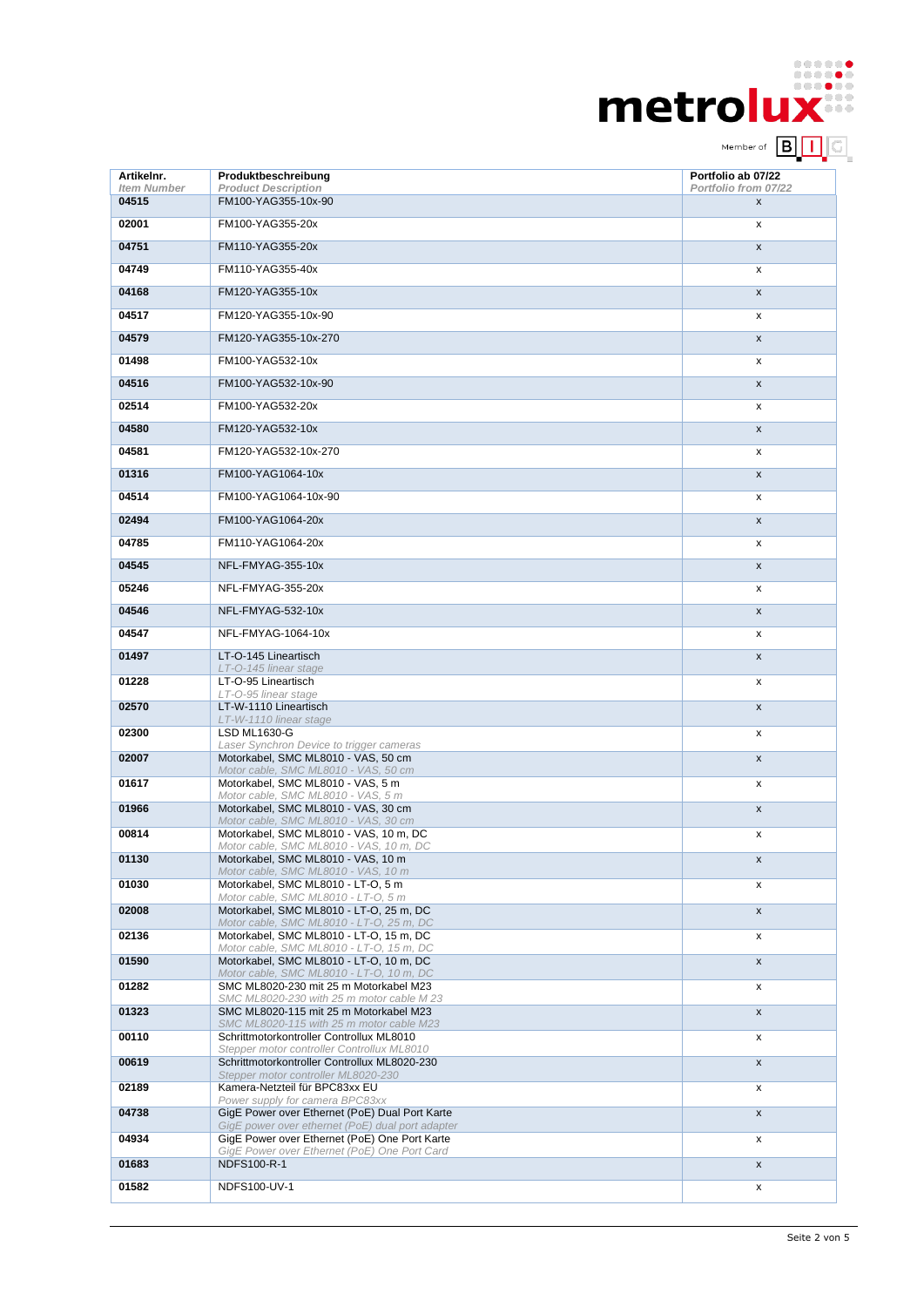| <b>metrolux</b> |                          |  | . |
|-----------------|--------------------------|--|---|
|                 | Member of <b>B</b>     G |  |   |

| Artikelnr.                  | Produktbeschreibung                                                                                                                                         | Portfolio ab 07/22                         |
|-----------------------------|-------------------------------------------------------------------------------------------------------------------------------------------------------------|--------------------------------------------|
| <b>Item Number</b><br>01913 | <b>Product Description</b><br>NDFS100-VIS-2A                                                                                                                | Portfolio from 07/22<br>$\pmb{\mathsf{X}}$ |
| 01914                       | <b>NDFS100-VIS-3</b>                                                                                                                                        | X                                          |
| 01917                       | NDFS100-YAG                                                                                                                                                 | $\mathsf{x}$                               |
| 01920                       | NDFS100-NIR                                                                                                                                                 | x                                          |
| 00733                       | <b>NDFS100-KG-2</b>                                                                                                                                         | $\mathsf{x}$                               |
| 01549                       | <b>NDFS100-KG-2A</b>                                                                                                                                        | x                                          |
| 01254                       | UVM10-XXL-K6                                                                                                                                                | (x)                                        |
| 01350                       | BM100-YAG                                                                                                                                                   | x                                          |
| 01350                       | BM100-YAG                                                                                                                                                   | $\mathsf{x}$                               |
| 01350                       | BM100-YAG                                                                                                                                                   | x                                          |
| 01350                       | BM100-YAG                                                                                                                                                   | X                                          |
| 01719                       | Lizenz Beamlux V. 3 Installer auf USB-Stick<br>License Beamlux V. 3 Installer on USB flash drive                                                            | x                                          |
| 01719-1                     | Lizenz Beamlux V. 3 mit FM/BM auf USB-Stick<br>License Beamlux V. 3 with FM/BM on USB flash drive                                                           | $\mathsf{x}$                               |
| 04197                       | Lizenz Beamlux V. 3 Multi-Bundle Installer auf USB<br>License Beamlux V. 3 Multi-Bundle Installer on USB                                                    | x                                          |
| 04197-1                     | Lizenz Beamlux V. 3 Multi-Bundle mit FM/BM auf USB<br>License Beamlux V.3 Multi-Bundle with FM/BM on USB                                                    | $\mathsf{x}$                               |
| 02048-4                     | Add-On-Lizenz Multi-Bundle für Beamlux V. 3<br>Add-On-License Multi-Bundle for Beamlux V. 3                                                                 | X                                          |
| 02051                       | Lizenz Beamlux Viewer V. 3<br>License Beamlux Viewer V. 3                                                                                                   | $\mathsf{x}$                               |
| 02052-4                     | Upgrade Beamlux V. 3 Software auf Beamscan V. 3<br>Upgrade Beamlux V. 3 Software to Beamscan V. 3                                                           | x                                          |
| 04071                       | Ersatzdongle Crypto-Box V3<br>Replacement Dongle Crypto-Box                                                                                                 | $\pmb{\mathsf{X}}$                         |
| 04023                       | Lizenz Beamlux V. 3 M <sup>2</sup> Installer auf USB-Stick<br>License Beamlux V. 3 M <sup>2</sup> Installer on USB-Stick                                    | x                                          |
| 04023-1                     | Lizenz Beamlux V. 3 M <sup>2</sup> mit FM/BM auf USB-Stick<br>License Beamlux V. 3 M <sup>2</sup> with FM/BM on USB-Stick                                   | $\mathsf{x}$                               |
| 02047-4                     | Add-On-Lizenz M <sup>2</sup> für Beamlux V. 3<br>Add-On-License M <sup>2</sup> for Beamlux V. 3                                                             | x                                          |
| 01495                       | Upgrade von V. 2 Software auf V. 3<br>Upgrade V.2 to V.3                                                                                                    | $\pmb{\mathsf{X}}$                         |
| 02173                       | TC830x-10-DC: Triggerkabel, LSD ML1630 - BPC830x<br>TC830x-10-DC: Trigger cable, LSD ML1630 - BPC830x                                                       | x                                          |
| 02137                       | TC830x-15-DC: Triggerkabel, LSD ML1630 - BPC830x<br>TC830x-15-DC: Trigger cable, LSD ML1630 - BPC830x                                                       | $\mathsf{x}$                               |
| 01266                       | TC830x-25-DC: Triggerkabel, LSD ML1630 - BPC830x<br>TC830x-25-DC: Trigger cable, LSD ML1630 - BPC830x                                                       | x                                          |
| 01593                       | TC830x-2-Dsub-Y: Triggerkabel, D-Sub9-BPC830x                                                                                                               | X                                          |
| 02297                       | TC830x-2-Dsub-Y: Trigger cable, D-Sub9-BPC830x<br>TC830x-40-DC: Triggerkabel, LSD ML1630 - BPC830x                                                          | x                                          |
| 01854                       | TC830x-40-DC: Trigger cable, LSD ML1630 - BPC830x<br>TC830x-5: Triggerkabel, LSD ML1630-BPC830x, 5 m                                                        | x                                          |
| 04081                       | TC830x-5: Trigger cable, LSD ML1630-BPC830x, 5 m<br>TC830x-50-DC: Triggerkabel, LSD ML1630 - BPC830x                                                        | x                                          |
| 01729                       | TC830x-50-DC: Trigger cable, LSD ML1630 - BPC830x<br>TC830x-5BNC: Triggerkabel, BNC - SMB, 5 m                                                              | X                                          |
| 04891                       | TC830x-5BNC: Trigger cable, BNC - SMB, 5 m<br>TC8xxx-05-A: Triggerkabel, ML1630 - BPC8xxx 0,5mEK                                                            | x                                          |
| 04664                       | TC8xxx-05-A: Triggerkabel, ML1630 - BPC8xxx, 0,5m                                                                                                           | x                                          |
| 05139                       | TC8xxx-05-A: Trigger cable, ML1630 - BPC8xxx, 0.5m<br>TC8xxx-10-DC+CR: Triggerkabel, LSD ML1630-BPC8xxx                                                     | x                                          |
| 04350                       | TC8xxx-10-DC+CR: Trigger cable, LSD ML1630-BPC8xxx<br>TC8xxx-30-DC+CR: Triggerkabel, LSD ML1630-BPC8xxx                                                     | x                                          |
| 04832                       | TC8xxx-30-DC+CR: Trigger cable, LSD ML1630-BPC8xxx<br>TC8xxx-30-DC+CR: Triggerkabelverlängerung ML1630-G                                                    | x                                          |
| 04832-UE                    | TC8xxx-30-DC+CR: Trigger cable extension ML1630-G<br>TC8xxx-30-DC+CR: Triggerkabelverlängerung ML1630-G                                                     | x                                          |
| 04833                       | TC8xxx-30s-DC+CR: Triggerkabelsatz für ML1630-G                                                                                                             | x                                          |
| 04236                       | TC8xxx-30s-DC+CR: Trigger cable set for ML1630-G<br>TC8xxx-40-DC+CR: Triggerkabel, LSD ML1630-BPC8xxx<br>TC8xxx-40-DC+CR: Trigger cable, LSD ML1630-BPC8xxx | x                                          |
| 04663                       | TC8xxx-40-DC+CR: Triggerkabelverlängerung ML1630-G<br>TC8xxx-40-DC+CR: Trigger cable extension ML1630-G                                                     | x                                          |
| 04663-UE                    | TC8xxx-40-DC+CR: Triggerkabelverlängerung ML1630-G                                                                                                          | X                                          |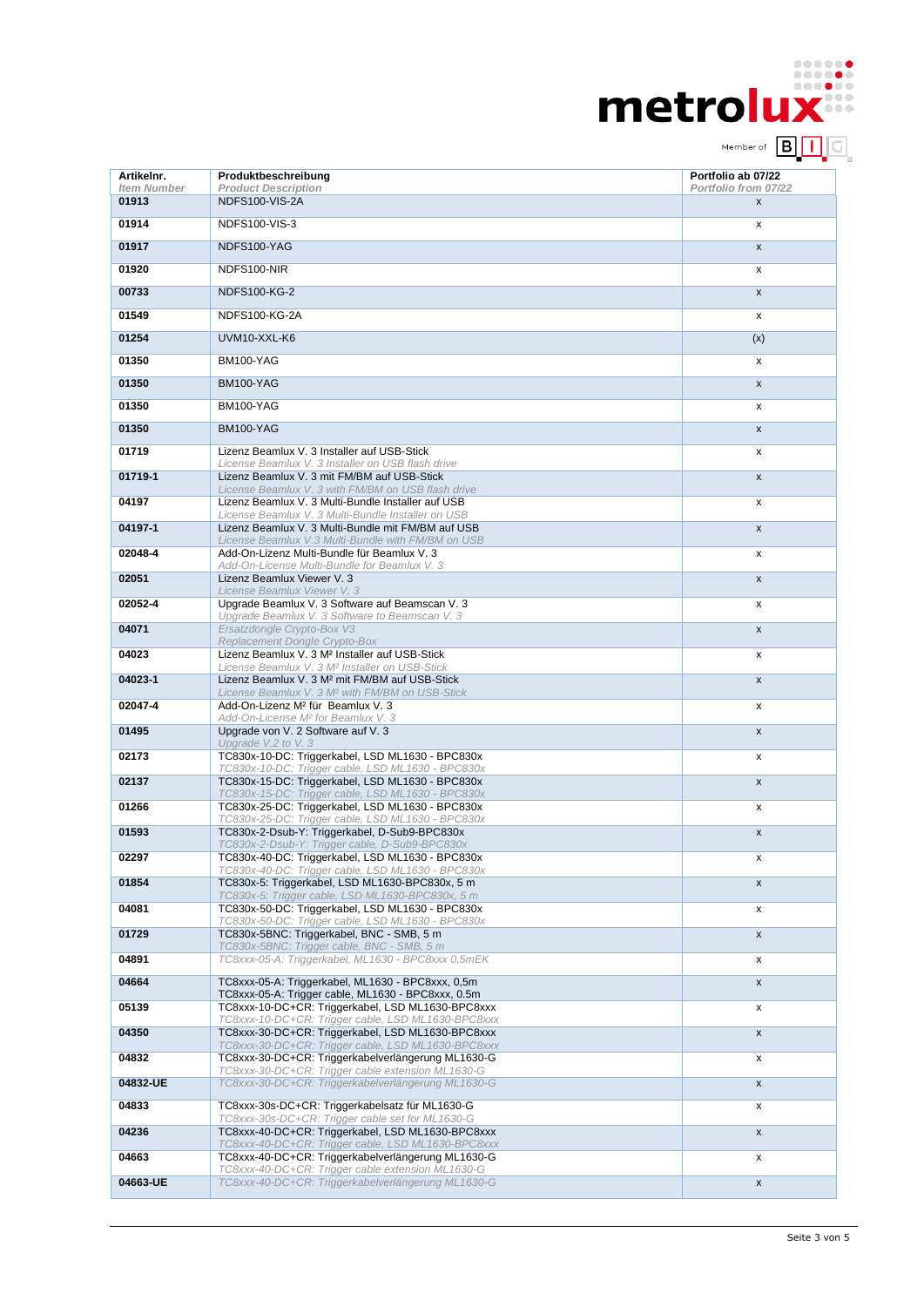| metrolux |                          |  | . |
|----------|--------------------------|--|---|
|          | Member of <b>B</b>     G |  |   |

| Artikelnr.                  | Produktbeschreibung                                                                                      | Portfolio ab 07/22        |
|-----------------------------|----------------------------------------------------------------------------------------------------------|---------------------------|
| <b>Item Number</b><br>04665 | <b>Product Description</b><br>TC8xxx-40s-DC+CR: Triggerkabelsatz für ML1630-G                            | Portfolio from 07/22<br>x |
| 04709                       | TC8xxx-40s-DC+CR: Trigger cable set for ML1630-G<br>TC8xxx-5: Triggerkabel LSD ML1630-G -BPC8xxx, 5 m    | $\pmb{\mathsf{X}}$        |
| 04090                       | TC8xxx-5: Trigger cable LSD ML1630-G -BPC8xxx, 5 m<br>TC8xxx-50-DC+CR: Triggerkabel, LSD ML1630-BPC8xxx  | x                         |
| 04834                       | TC8xxx-50-DC+CR: Trigger cable, LSD ML1630-BPC8xxx<br>TC8xxx-50-DC+CR: Triggerkabelverlängerung ML1630-G | $\pmb{\mathsf{X}}$        |
| 04834-UE                    | TC8xxx-50-DC+CR: Trigger cable extension ML1630-G<br>TC8xxx-50-DC+CR: Triggerkabelverlängerung ML1630-G  | X                         |
| 04835                       | TC8xxx-50s-DC+CR: Triggerkabelsatz für ML1630-G                                                          | $\pmb{\mathsf{X}}$        |
| 05047                       | TC8xxx-50s-DC+CR: Trigger cable set for ML1630-G<br>TC1303-2: Triggerkabel, ML1630 - BPC1303, 2 m        | x                         |
| 01301                       | TC-25BNC: BNC Kabel RG 59, 25 m                                                                          | $\mathsf{x}$              |
| 01158                       | TC-25BNC: BNC cable RG 59, 25 m<br>Kühleinheit für VAM/VAS Aluminium                                     | x                         |
| 00341                       | Cooling Unit for VAM/VAS, aluminum<br>VAM193 IAD                                                         | $\mathsf{x}$              |
| 00349                       | VAM213 IAD                                                                                               | x                         |
| 00342                       | <b>VAM248 IAD</b>                                                                                        | X                         |
| 00343                       | <b>VAM266 IAD</b>                                                                                        | x                         |
| 00344                       | VAM308 IAD                                                                                               | $\boldsymbol{\mathsf{x}}$ |
| 00340                       | VAM343 IAD                                                                                               | x                         |
| 00345                       | VAM351 IAD                                                                                               | $\pmb{\mathsf{X}}$        |
| 00346                       | VAM355 IAD                                                                                               | x                         |
| 00347                       | VAM515 IAD                                                                                               | $\mathsf{x}$              |
| 00095                       | VAM532 IAD                                                                                               | x                         |
| 00339                       | <b>VAM1030 IAD</b>                                                                                       | $\pmb{\chi}$              |
| 00348                       | <b>VAM1064 IAD</b>                                                                                       | x                         |
| 00166                       | VAO193 IAD                                                                                               | $\mathsf{x}$              |
| 00360                       | VAO213 IAD                                                                                               | X                         |
| 00089                       | <b>VAO248 IAD</b>                                                                                        | $\pmb{\mathsf{X}}$        |
| 02382                       | VAO248 IAD-L                                                                                             | x                         |
| 01250                       | VA0248 IAD-L im Stahlrahmen                                                                              | X                         |
| 00354                       | VA0248 w/steel frame<br><b>VAO266 IAD</b>                                                                | x                         |
| 01472                       | <b>VAO308 IAD</b>                                                                                        | $\pmb{\mathsf{x}}$        |
| 00362                       | VAO343 IAD                                                                                               | х                         |
| 00356                       | VAO351 IAD                                                                                               | X                         |
| 00357                       | VAO355 IAD                                                                                               | x                         |
| 00358                       | VAO515 IAD                                                                                               | X                         |
| 00090                       | VAO532 IAD                                                                                               | x                         |
| 00361                       | <b>VAO1030 IAD</b>                                                                                       | X                         |
| 00359                       | <b>VAO1064 IAD</b>                                                                                       | x                         |
| 00164                       | VAS193 IAD                                                                                               | X                         |
| 00332                       | VAS213 IAD                                                                                               | x                         |
| 00331                       | VAS248 IAD                                                                                               | X                         |
| 00333                       | VAS266 IAD                                                                                               | x                         |
| 00334                       | VAS308 IAD                                                                                               | X                         |
| 00351                       | VAS343 IAD                                                                                               | x                         |
| 00335                       | VAS351 IAD                                                                                               | X                         |
| 00336                       | VAS355 IAD                                                                                               | x                         |
| 00337                       | VAS515 IAD                                                                                               | X                         |